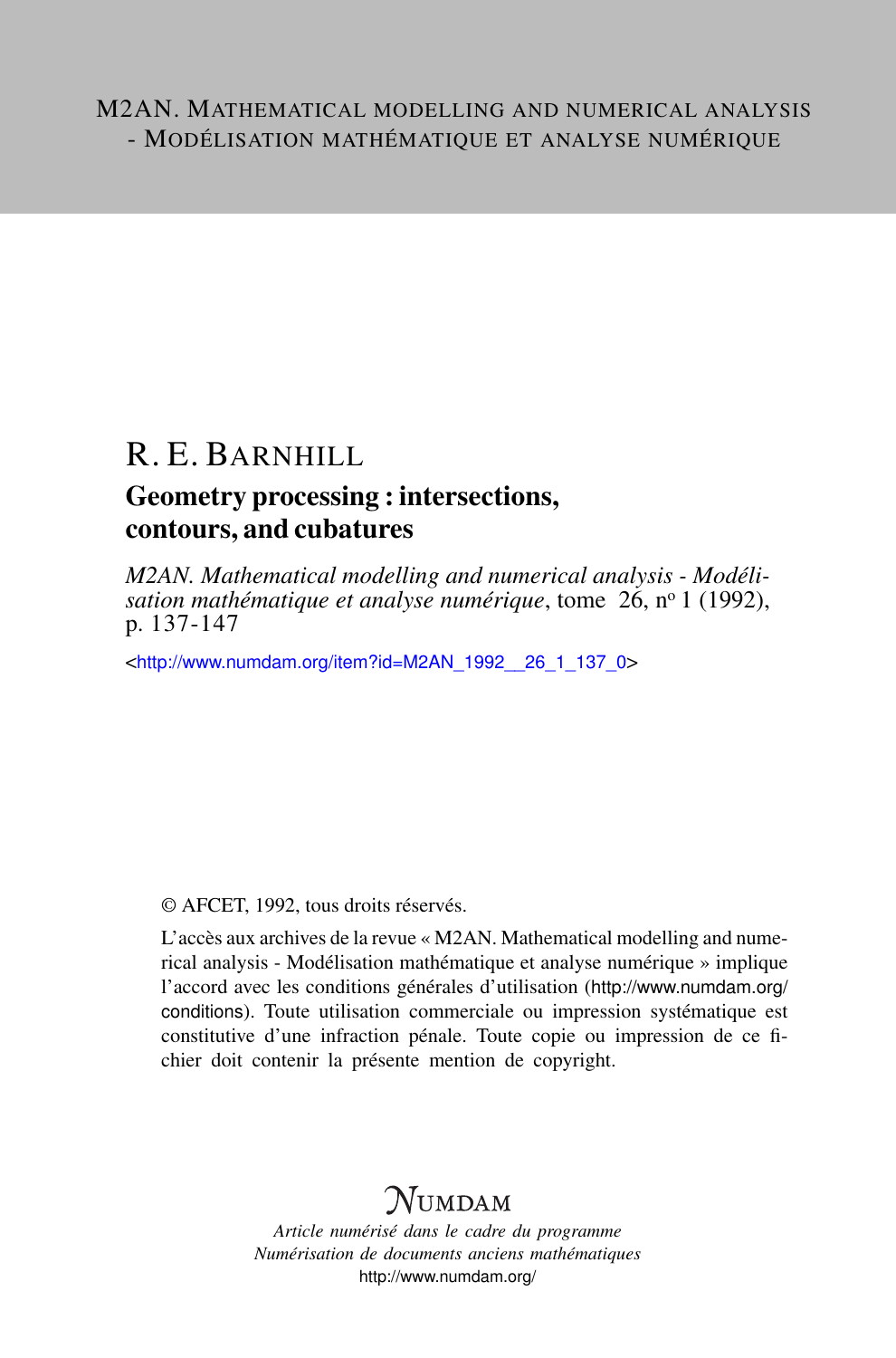(Vol. 26, n° 1, 1992, p. 137 à 147)

## **GEOMETRY PROCESSING : INTERSECTIONS. CONTOURS, AND CUBATURES**

by R. E. BARNHILL  $(1)$ 

Abstract. — Geometry Processing is the calculation of geometric properties of curves, surfaces and volumes. In this paper we present windows to three aspects of Geometry Processing: intersections, contours and cubatures. The calculation of intersections between parametric surfaces is a fundamental problem in Geometric Modelling. Contours represent one means of visualization of higher dimensional « surfaces ». Cubatures, that is, numerical multiple integrations, provide numerical solutions to problems such as the calculation of volumes and moments, which is useful in Geometric Modelling and elsewhere. The mathematical software and algorithms are illustrated by pictures from interactive computer graphics sessions.

Résumé. — Traitement géométrique : intersections, lignes de niveaux et intégrations. Le Traitement Géométrique est le calcul des propriétés géométriques de courbes, surfaces et volumes. Dans le présent article nous présentons des « fenêtres » de trois aspects du Traitement Géométrique : intersections, iso-contours et intégrations (« cubatures »). Le calcul d'intersections entre surfaces à représentation paramétrique est un des problèmes fondamentaux en modélisation géométrique. Les iso-contours représentent un moyen de visualiser des « surfaces » de dimension supérieure à 2. L'intégration ou « cubatures », c'est-à-dire l'évaluation numérique d'intégrales multiples, apporte des solutions numériques à des problèmes tels que le calcul de volumes et moments, utile en Modélisation Géométrique entre autres. Les logiciels mathématiques et les algorithmes sont illustrés à l'aide d'images de sessions d'informatique graphique interactive.

#### 1. INTRODUCTION

Computer Aided Geometric Design is the design and representation of curves, surfaces, and volumes in an interactive computer graphics environment. Geometry Processing is the determination of geometric properties of already constructed curves, surfaces, and volume. We shall discuss three topics of current interest in Geometry Processing:

- Intersections of parametric surfaces.
- Contours of bivariate and trivariate surfaces.
- Numerical integration.

<sup>&</sup>lt;sup>(1</sup>) College of Engineering and Applied Sciences, Arizona State University, Tempe, AZ 85287, U.S.A.

M<sup>2</sup> AN Modélisation mathématique et Analyse numérique 0764-583X/92/01/137/11/\$ 3.10 Mathematical Modelling and Numerical Analysis (C) AFCET Gauthier-Villars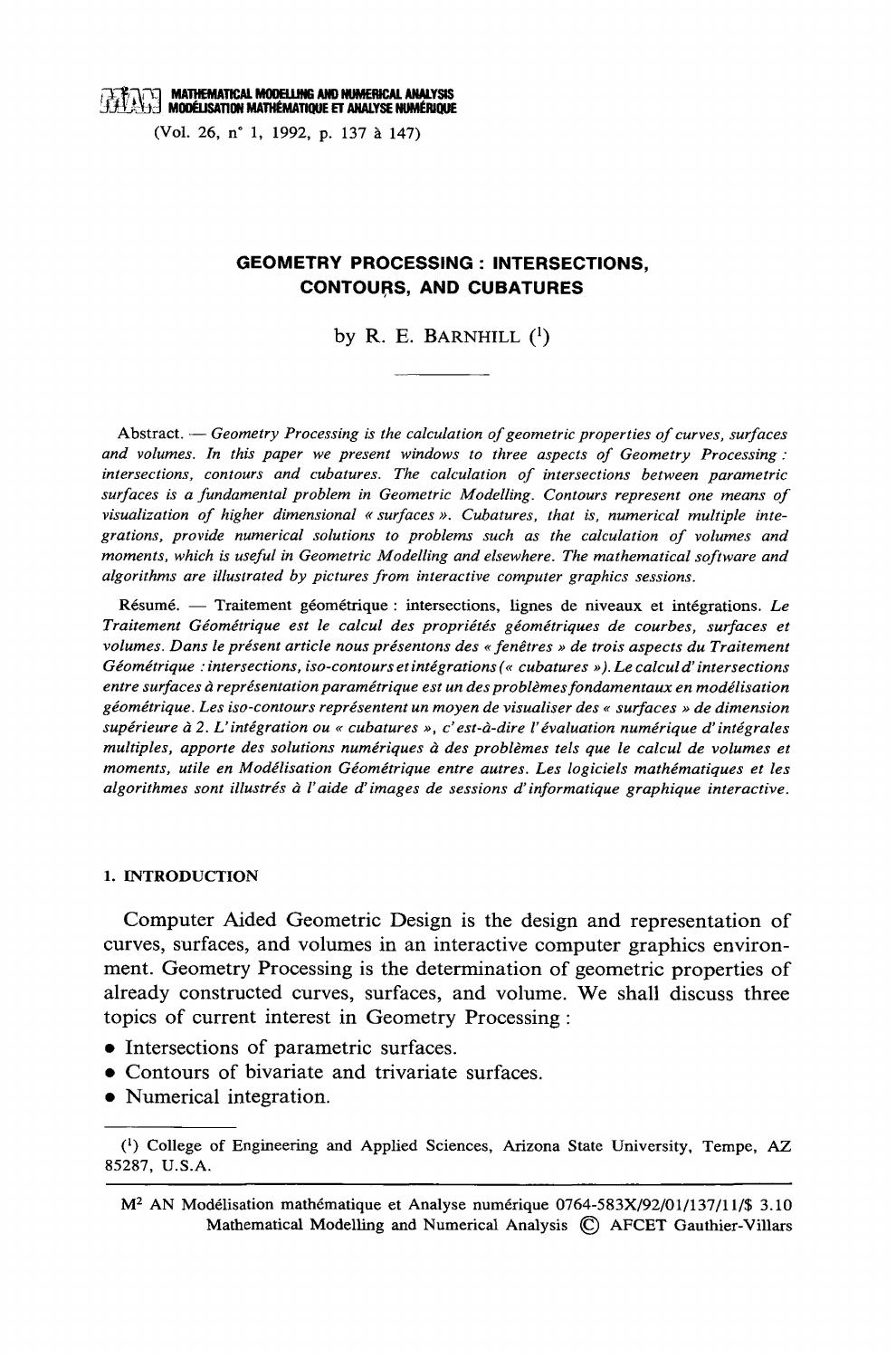Each of these topics has many applications : calculation of the intersections of surfaces is needed for geometric modeling systems. Contours are utilized to display surfaces more understandably. Surface areas, volumes, and moments are required in many applications: these are obtained by means of numerical integration.

### 2. SURFACE/SURFACE INTERSECTION

The most often used type of surface in CAGD is parametric surfaces. We consider the intersection of parametric surfaces which are usualy networks of patches. Our surface/surface intersection (SSI) algorithm includes the following high-level steps:

- Obtain starting points.
- March along the intersection curve.
- Sort and connect the disjoint intersection segments.

Each of these steps includes many substeps. Principal ingredients include obtaining bounding boxes to detect non-intersecting patches and performing geometric subdivisions according to a variety of criteria depending on surface curvatures and patch edge linearity. [Barnhill and Kersey '90].

Examples are shown below.



Figure 1. - Surface/surface intersection: a sculptured surface is intersected by four planes. The bottom diagrams show the trace of the intersection curves in the domains of the planes and of the sculptured surface.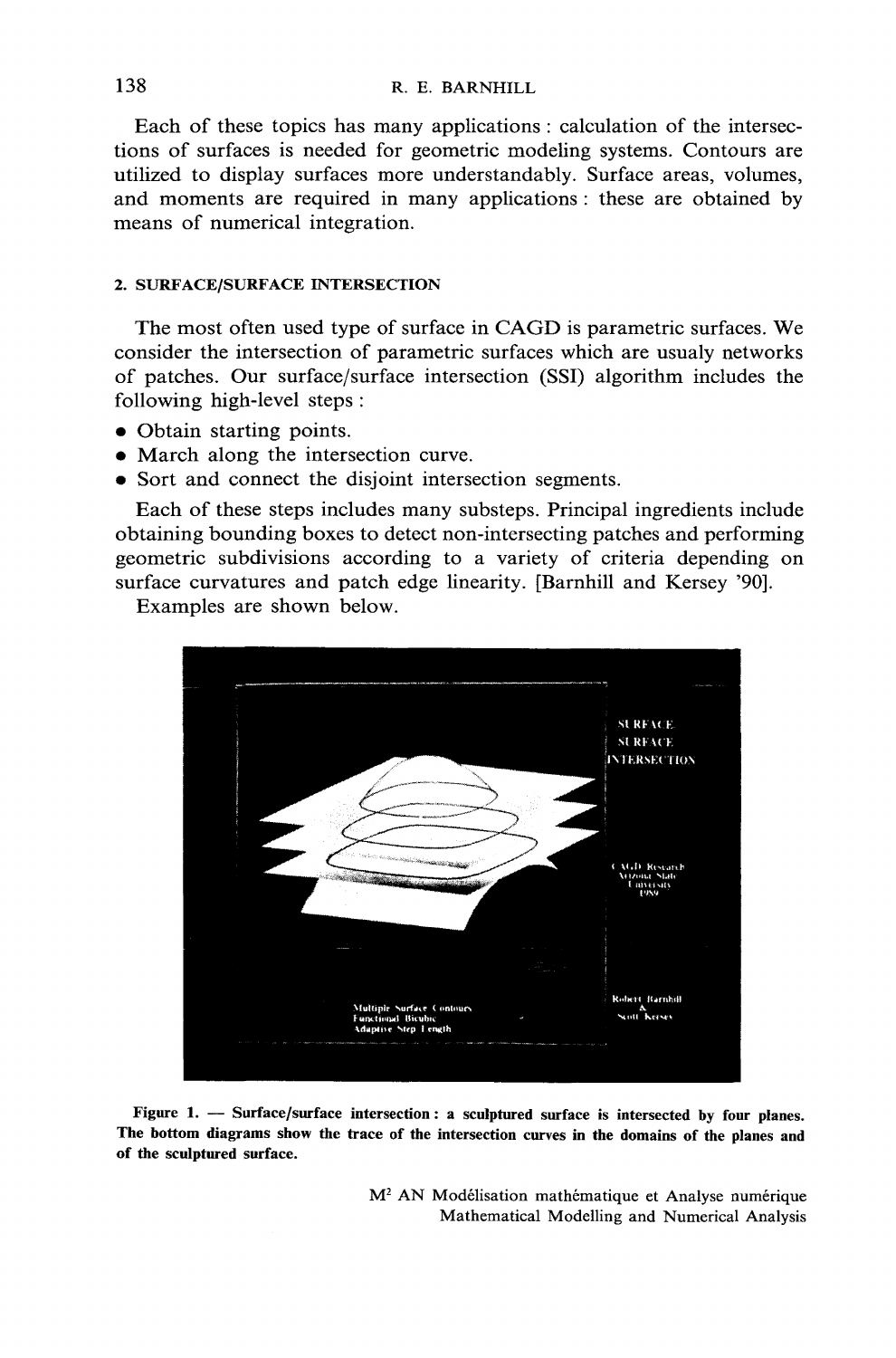

Figure 2. - Surface/surface intersection: a variety of sculptured surface intersections is illustrated.



Figure 3. - Surface/surface intersection: examples include (counterclockwise from upper left) the intersection of a rectangular and triangular patch, of the selective subdivisions and of tangent track intersections.

vol. 26, n° 1, 1992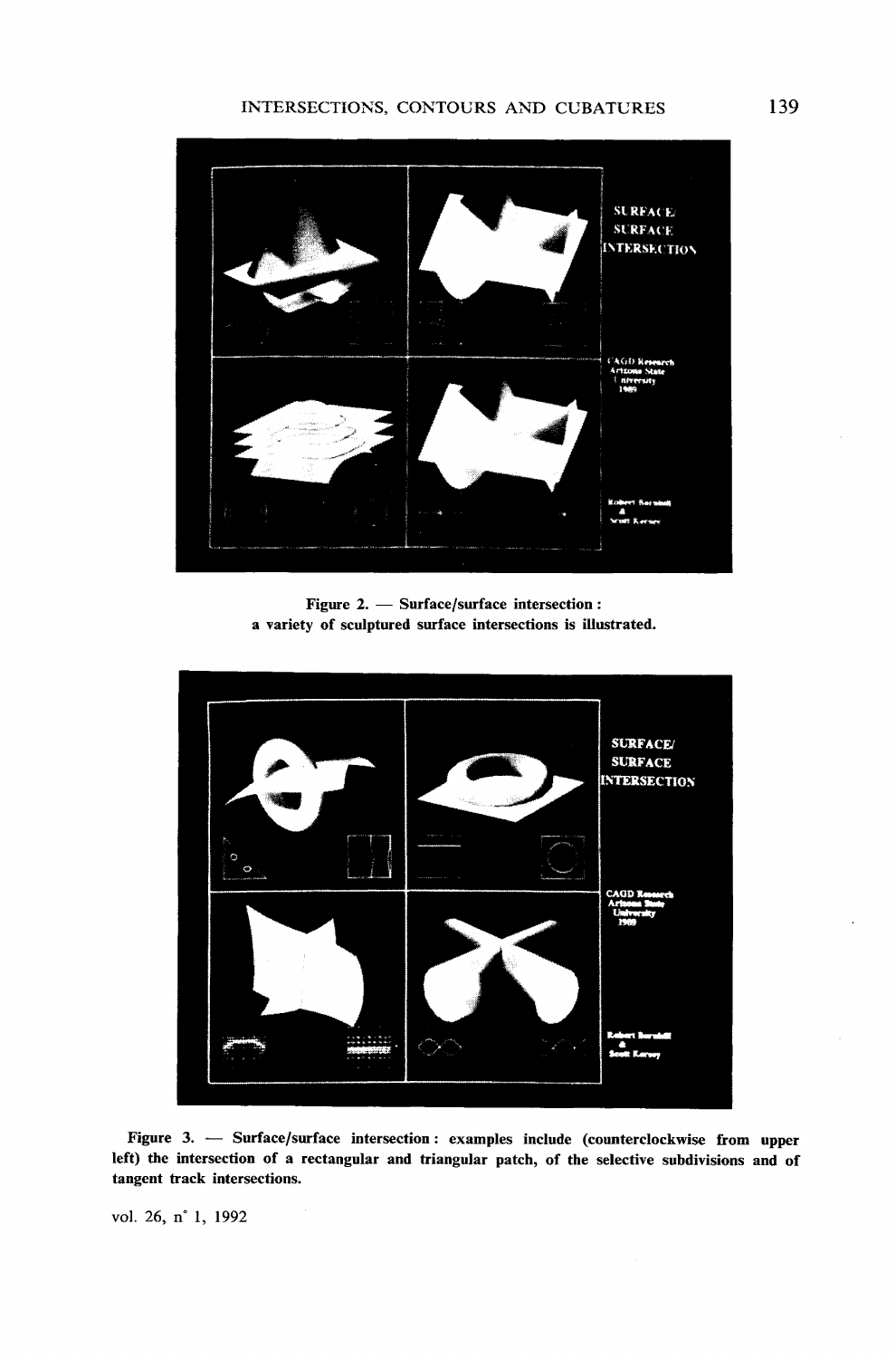

Figure 4. - Surface/surface intersection : tangent track intersections and three a self-intersecting surface.



Figure 5. - Offset surfaces : a parametric surface and its offset are displayed. The lower left diagram indicates the amount of subdivision required for a given accuracy of approximation of the offset surface. The lower right diagram is a « degeneracy map » which indicates where selfintersections may occur.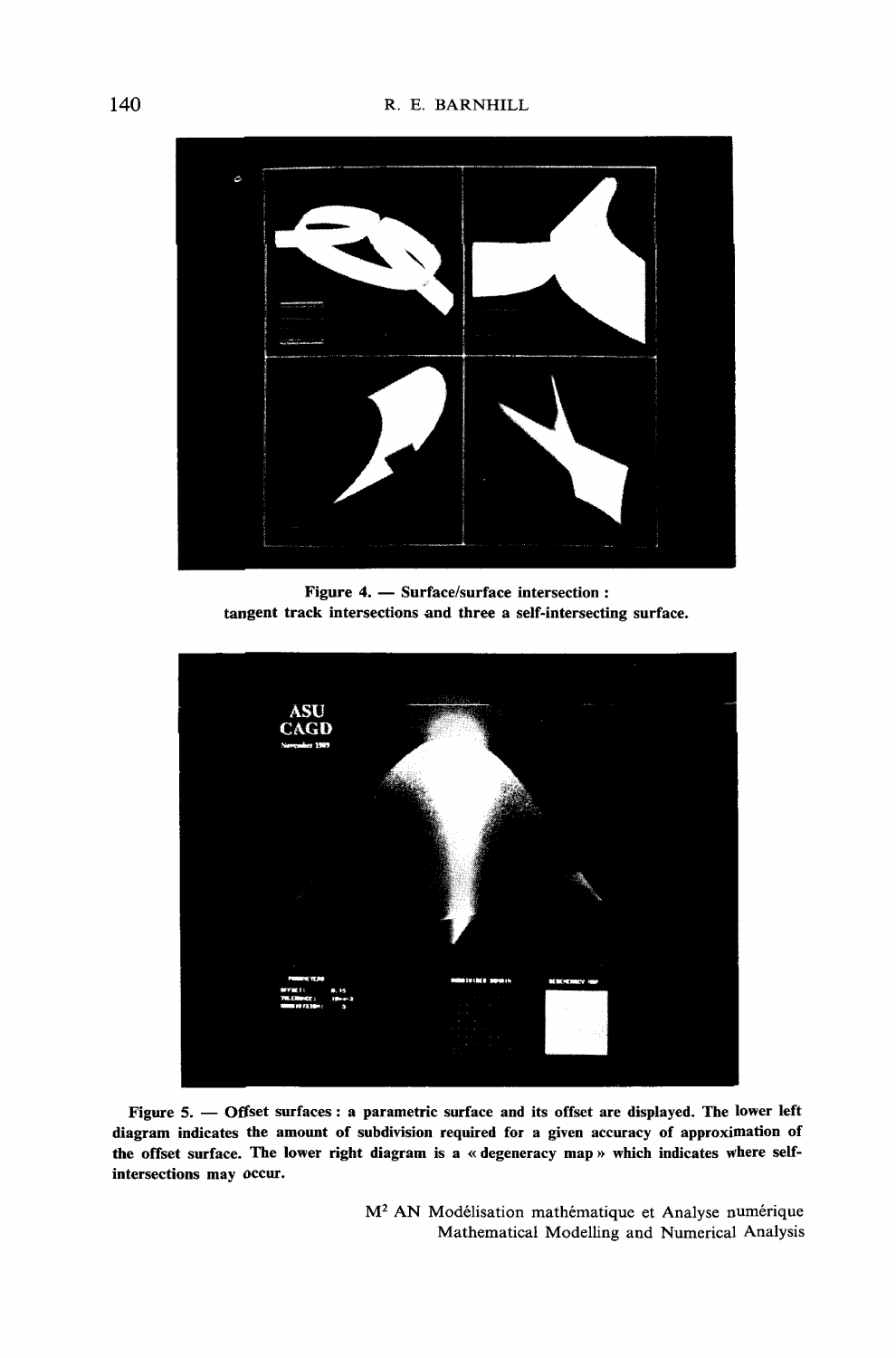#### INTERSECTIONS, CONTOURS AND CUBATURES



Figure 6. - Offset surfaces : a second example of a parametric surfaces and its offset surface.



Figure 7. - Offset surfaces : a parametric surface and a self-intersecting offset surface. The original figures are in color and some use transparency to see the parametric surface and its offset. The pictures are generated on interactive color graphics devices (Silicon Graphics IRIS workstations).

vol. 26, n° 1, 1992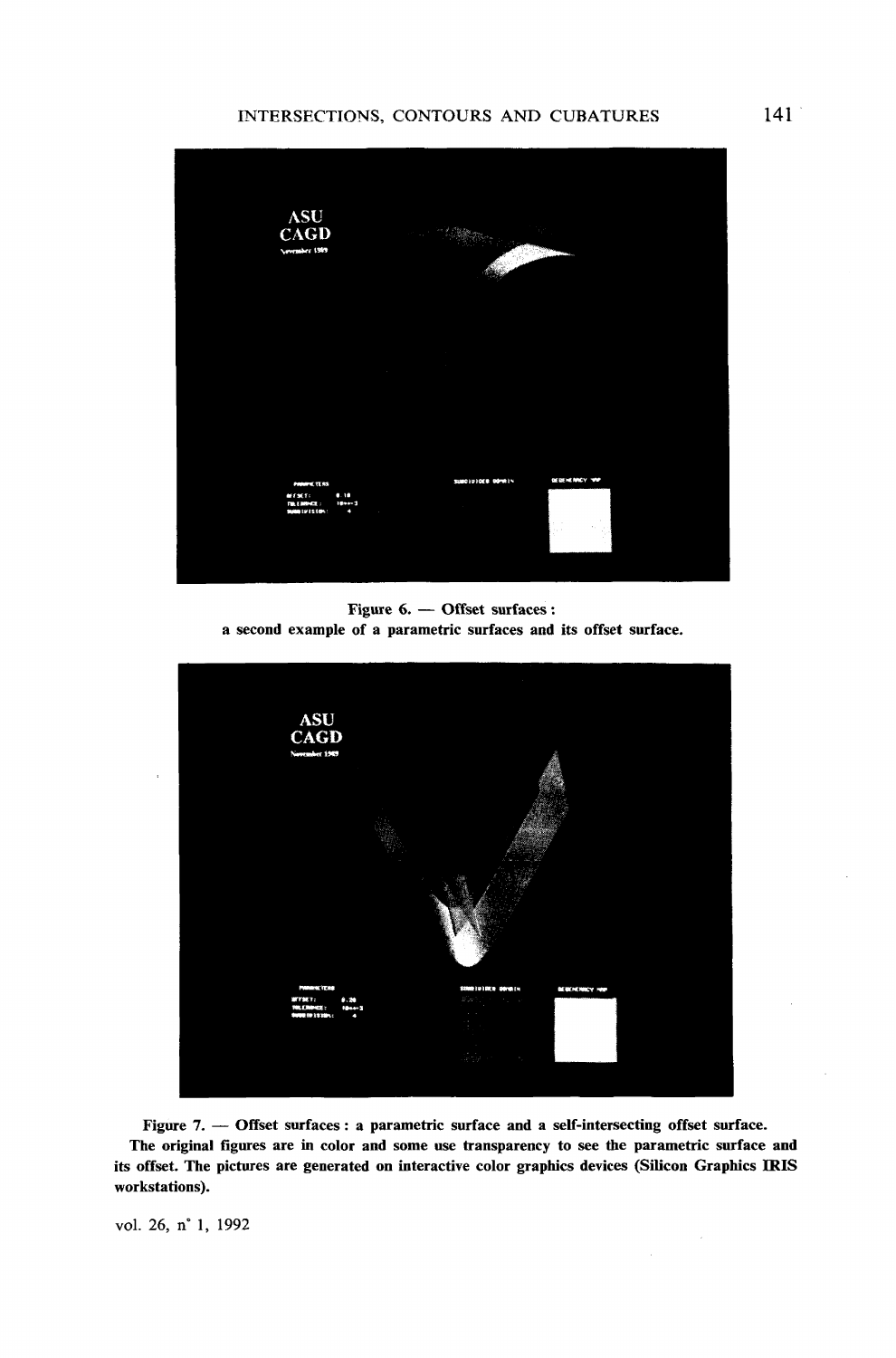Self-intersecting surfaces arise in the subject of offset surfaces. If  $r(u, v)$  is a parametric surface, then its offset surface is given by  $\mathbf{r}(u, v) + d\mathbf{n}$  where **n** is the surface normal of **r**. If the offset distance  $d$  is too large compared to the minimum surface curvature, a selfintersection of the offset surface can occur.

For additional offset examples, see [Barnhill '89]. We are currently changing our method of approximation of the offset surface from Farouki's method [Farouki '86] based on tensor products to Piper's triangular interpolant method [Piper '87]. We shall report on these results in the future

#### 3. CONTOURS OF BIVARIATE AND TRIVARIATE SURFACES

I encouraged Leesa Brieger to compile a survey of contouring methods in 1980 [Brieger '80] as a first step in the subject of bivariate contouring. This was followed by Chip Petersen's thesis [Petersen '84] which developed new methods for trivariate contouring. Brett Bloomquist's just completed Masters thesis [Bloomquist '90] carries trivariate contouring further.

The basic idea of Petersen's and Bloomquist's applies to networks of polynomial patches as follows:

1. Find a patch that might contain the contour level.

2. If the polynomial patch is linear, contour it and go to 5. Else :

3. Reduce the degree and check that the lower degree polynomial is a suitable approximation. If so, go to 2. If not:

4. Subdivide the domain triangles while maintaining a triangulation. Go to  $2.$ 

5. Continue through the entire patch network.

The Bézier representation of polynomial interpolant helps as follows: bounding boxes to carry out step 1 are available from the Bézier polygon. Degree raising for Bézier representations is well known [Farin '90]. The inverse, degree reduction, is not uniquely defined of course, but a suitable least squares yields a good approximation. Finally, in generalizing the algorithm from bivariate interpolants over triangles to trivariate interpolants over tetrahedra, there are useful analogies.

There are at least two important differences between the bivariate and trivariate cases : 1) there are considerably fewer smooth tetrahedral interpolants, 2) there are more choices for splitting tetrahedra than for splitting triangles. Bloomquist concludes that splitting at the midpoint of the longest edge of the tetrahedra, with the concomitant changes to maintain a triangulation, is best. In addition to these mathematical considerations, there are interesting computer science implications in the sorting to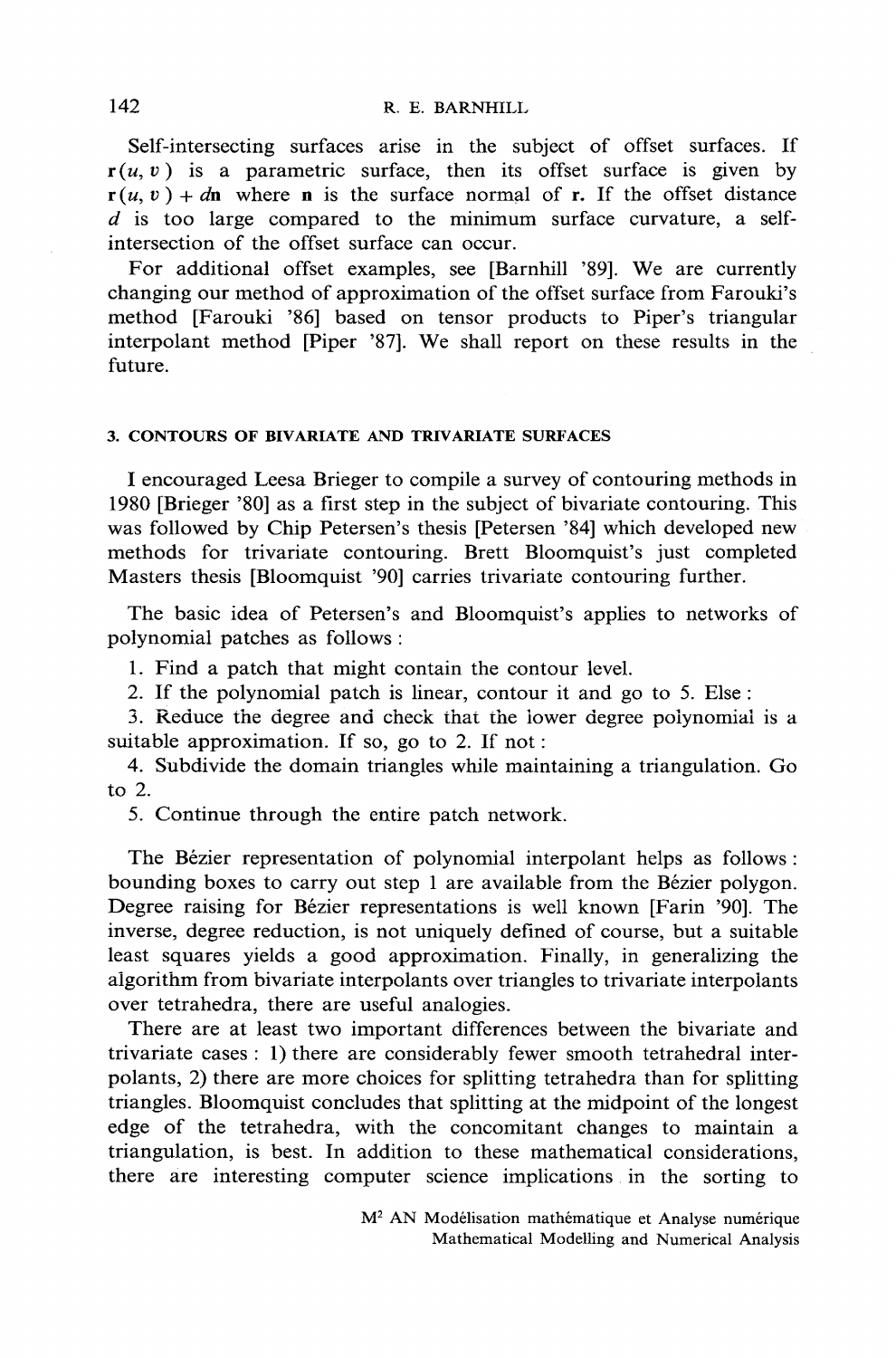maintain optimally large tetrahedra. By clever memory management Bloomquist reduced the execution time for substantial examples by 90  $\%$ ! We next display computer graphics illustrations of the trivariate contour-

ing algorithm.



Figure 8. — Trivariate contouring: quadratic contour 0.03 of the function  $F(x, y) = (x - 0.5)(y - 0.5)(z - 0.5)$ . The test data are interpolated by a trivariate Clough-Tocher interpolant.

Figure 9. - Trivariate contouring : contour 0.45 of a quadratic. The contour level consists of 558 triangles.

There is a considerable future for contouring, both in research and application. One application of contouring is visualization: contouring reduces the dimension of the phenomenon visualized by one. This is particularly important for trivariate surfaces, since their contours, 3D surfaces, can be illustrated with interactive computer graphics.

#### **4. CUBATURES**

Numerical integration has a long and interesting history. The numerical integration of univariate functions, « quadrature », comes from the Greek *quadratos*, meaning to find a square with area equal to the area under a given curve. Numerical integration was the topic of my Ph. D. thesis [Barnhill '64], so I've had a long and continuing interest in it.

vol. 26, n° 1, 1992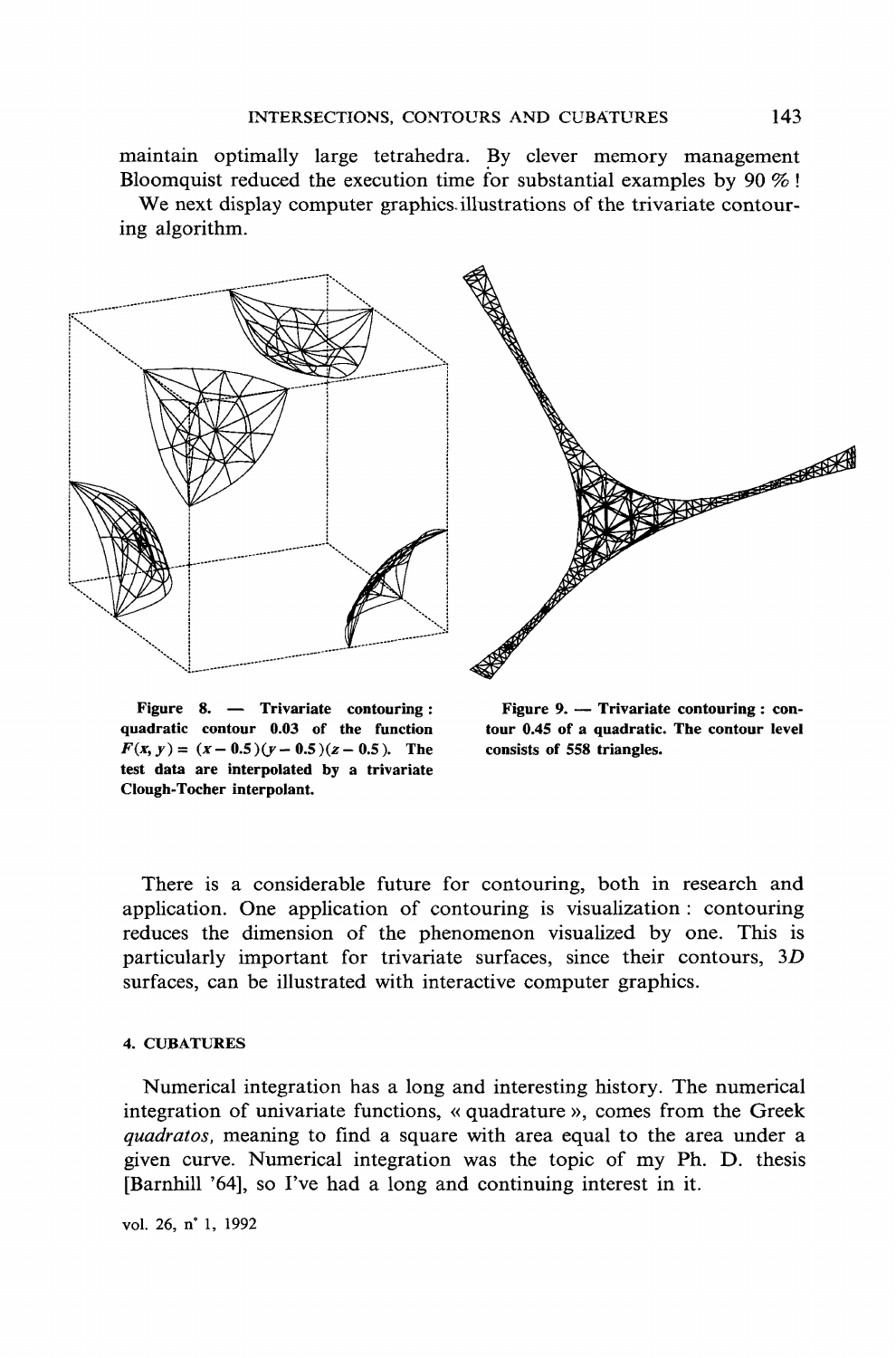Several years ago we were asked by Lockheed to compute a singular integral for a potential theory problem. We used the current « off the shelf » cubature and obtained bad numbers. The algorithm was based upon integrating over a network of triangles. Frank Little had the ingenious idea of graphing the progressive subdivision of triangles on our (then  $-1978$ new) Evans and Sutherland Picture System II. A snapshot of these triangulations is shown in figure 10.



Figure  $10.$  - Cubatures : An adaptive subdivision, based on the integrand only, applied to a singular integrand.

Given this motivation, we then devised an algorithm which considered both the integrand and the underlying geometry. We subdivided along the longest edge of the triangle with the largest error estimate [Barnhill and Little '84]. We used the « efficient » Radon 7 point precision 5 rule and the Cowper 13 point precision 7 rule as our basic bivariate rules.

Recently we enhanced this algorithm to solve additional types of bivariate problems as well as trivariate problems [Barnhill and Watson '89]. We used a 15 point precision 5 rule for the trivariate cubatures. More research is needed, particularly for adaptive trivariate cubatures.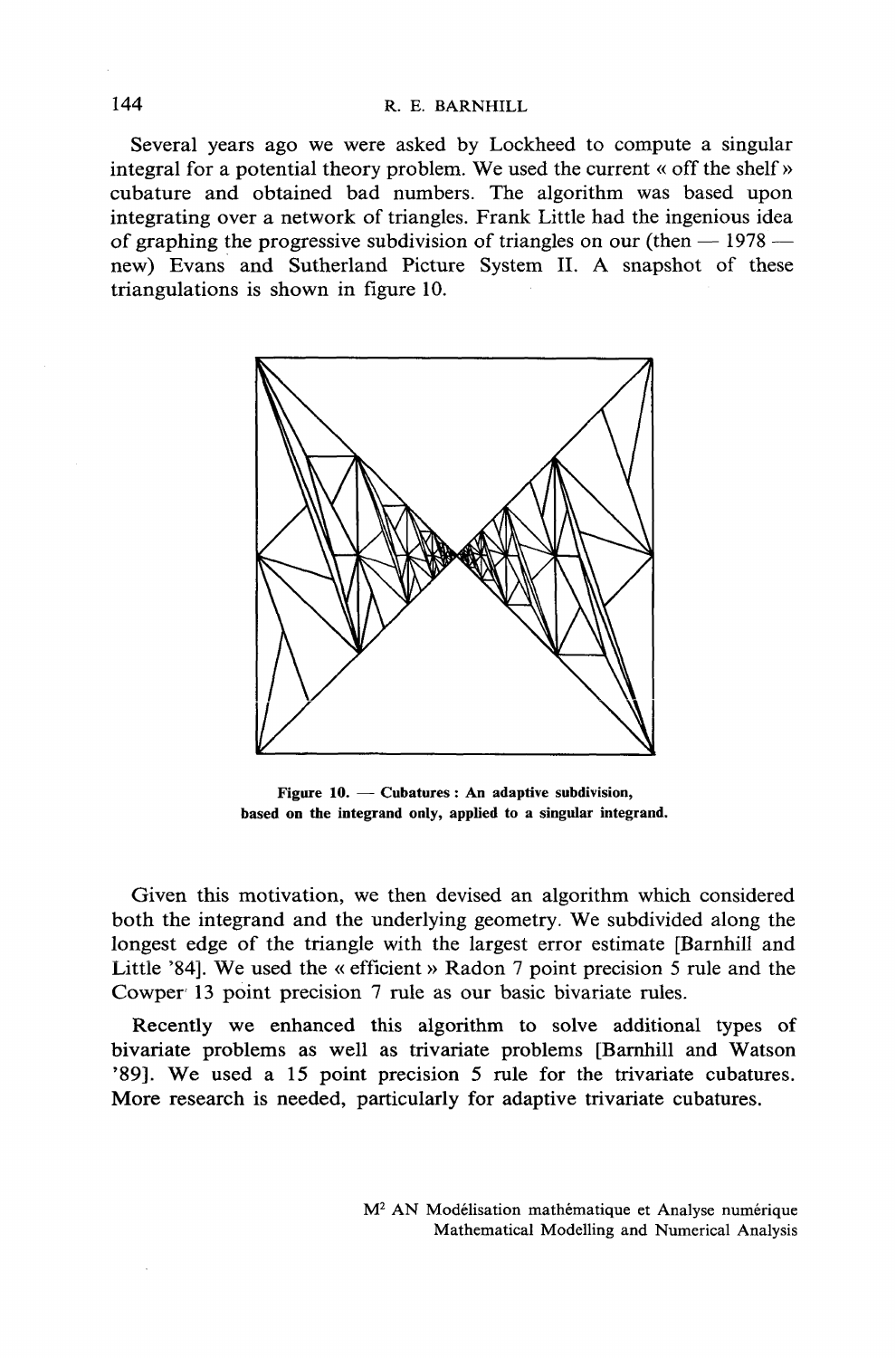

ADAPTIVE TRIANGULAR CUBATURE

Singular Problem e2=0.0001

7-5 Radon Rule

| Longest Side Split |          |                          |
|--------------------|----------|--------------------------|
|                    |          | Cubature = -0.0000001192 |
| Error Est          |          | $= 0.00099842$           |
|                    |          | Req Error = $0.00100000$ |
| Triangles          | $\equiv$ | 428                      |
| Ftn Calls          | $=$      | 5978                     |

Figure 11. - Cubatures : Our algorithm applied to the singular integrand. Basic rule: Radon.



## ADAPTIVE TRIANGULAR CUBATURE

Singular Problem e2=0.0001

13-7 Cowper Rule

Longest Side Split Cubature =  $-0.0104241100$ <br>Error Est = 0.00098963 Req Error =  $0.00100000$  $Triangle =$ 264  $Ftn$  Calls  $=$ 6838

Figure  $12.$  - Cubatures : Our algorithm applied to the singular integrand. Basic rule: Cowper.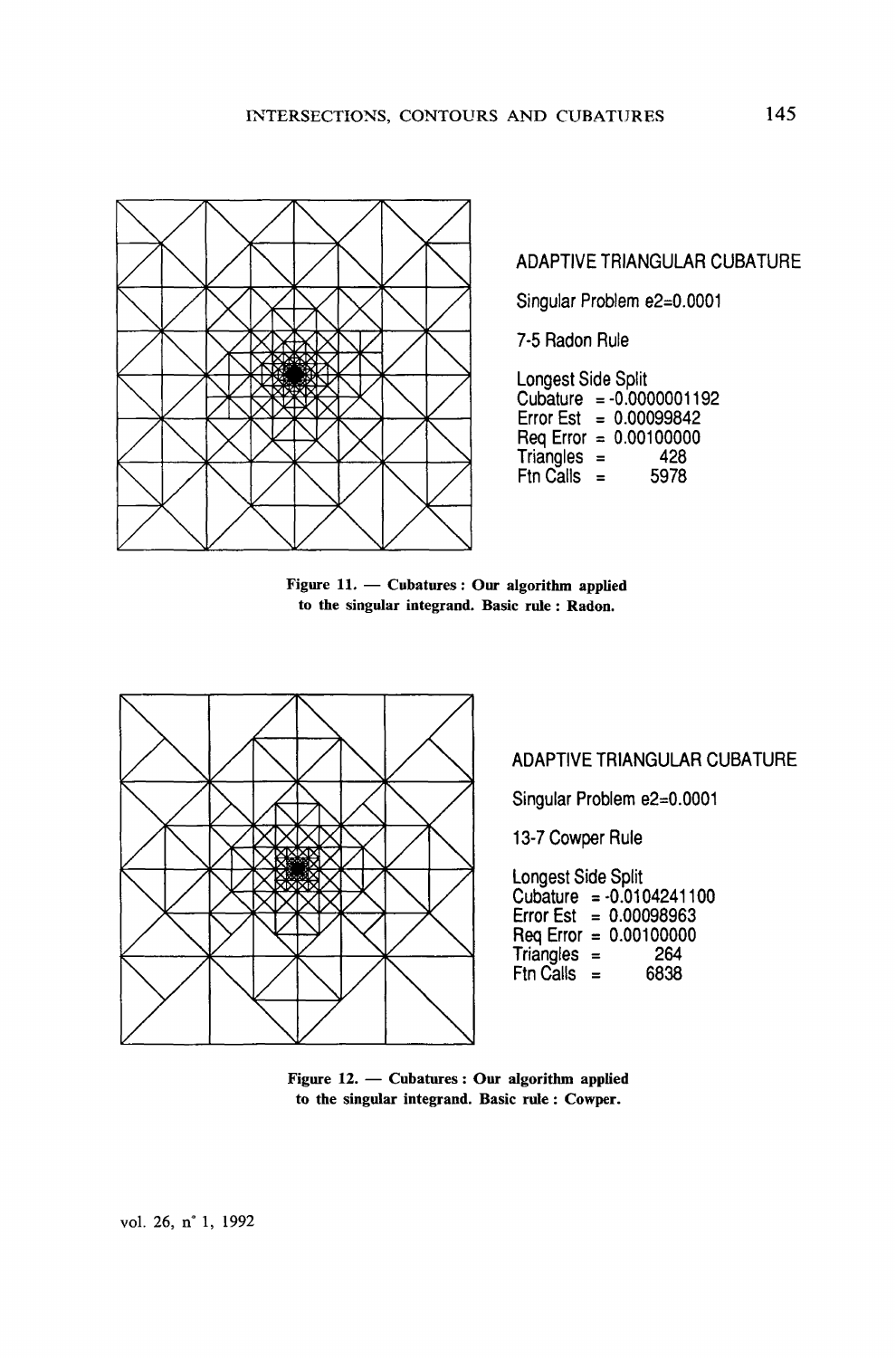

Figure 13. - Cubatures : Our trivariate algorithm applied to a singular integrand.

#### 5. CONCLUSION

We have presented research, both old and new, on three topics of current interest in Computer Aided Geometric Design : intersections, contours and cubatures. All three subject areas have the common feature of providing both interesting theoretical questions and important applications.

#### **ACKNOWLEDGMENTS**

This research was supported by the Department of Energy with grant DE-FG02-87ER25041 and by the National Science Foundation with grant DMC-8807747 both to Arizona State University. The author has benefitted greatly from the work and discussions of many people. A (partial) list must include Gerald Farin, Bruce Piper, Mike Jordan, Scott Kersey, Todd Frost, Chip Petersen, Brett Bloomquist, Frank Little, Steve Watson, Andrew Worsey and Wayne Woodland.

#### **REFERENCES**

- [1] R. E. BARNHILL and S. N. KERSEY (1990), A Marching Method for Surface/Surface Intersection, Comput. Aided Geometric Design, 7, pp. 257-280.
- [2] R. E. BARNHILL (1989), Computer Aided Geometric Design, Approximation Theory VI: Volume 1, C. K. Chui, L. L. Schumaker and J. D. Ward (eds.) pp. 33-52.